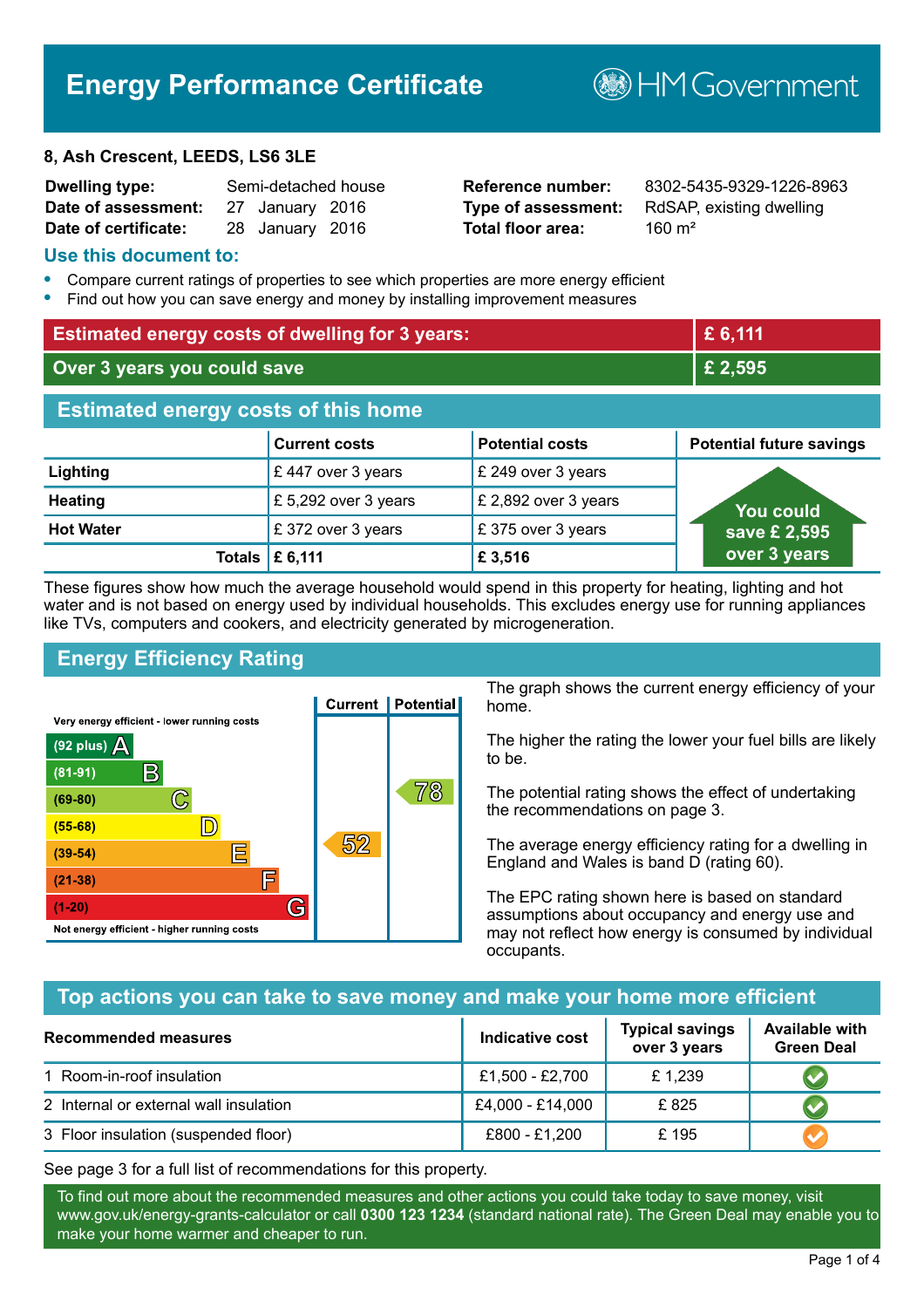| <b>Element</b>        | <b>Description</b>                             | <b>Energy Efficiency</b> |
|-----------------------|------------------------------------------------|--------------------------|
| Walls                 | Solid brick, as built, no insulation (assumed) | *****                    |
|                       | Cavity wall, as built, insulated (assumed)     | ★★★★☆                    |
| Roof                  | Pitched, no insulation (assumed)               | *****                    |
|                       | Flat, insulated                                | ★★★☆☆                    |
|                       | Roof room(s), no insulation (assumed)          | ★☆☆☆☆                    |
| Floor                 | Suspended, no insulation (assumed)             |                          |
| <b>Windows</b>        | Fully double glazed                            | ★★★☆☆                    |
| Main heating          | Boiler and radiators, mains gas                | ★★★★☆                    |
| Main heating controls | Programmer, TRVs and bypass                    | ★★★☆☆                    |
| Secondary heating     | None                                           |                          |
| Hot water             | From main system                               | ★★★★☆                    |
| Lighting              | Low energy lighting in 20% of fixed outlets    | ★★☆☆☆                    |

#### **Summary of this home's energy performance related features**

Current primary energy use per square metre of floor area: 334 kWh/m² per year

The assessment does not take into consideration the physical condition of any element. 'Assumed' means that the insulation could not be inspected and an assumption has been made in the methodology based on age and type of construction.

#### **Low and zero carbon energy sources**

Low and zero carbon energy sources are sources of energy that release either very little or no carbon dioxide into the atmosphere when they are used. Installing these sources may help reduce energy bills as well as cutting carbon. There are none provided for this home.

#### **Your home's heat demand**

For most homes, the vast majority of energy costs derive from heating the home. Where applicable, this table shows the energy that could be saved in this property by insulating the loft and walls, based on typical energy use (shown within brackets as it is a reduction in energy use).

| <b>Heat demand</b>           | <b>Existing dwelling</b> | Impact of loft<br>insulation | <b>Impact of cavity</b><br>wall insulation | Impact of solid<br>wall insulation |
|------------------------------|--------------------------|------------------------------|--------------------------------------------|------------------------------------|
| Space heating (kWh per year) | 29.959                   | (1, 133)                     | N/A                                        | (4, 555)                           |
| Water heating (kWh per year) | 2,325                    |                              |                                            |                                    |

You could receive Renewable Heat Incentive (RHI) payments and help reduce carbon emissions by replacing your existing heating system with one that generates renewable heat, subject to meeting minimum energy efficiency requirements. The estimated energy required for space and water heating will form the basis of the payments. For more information, search for the domestic RHI on the www.gov.uk website.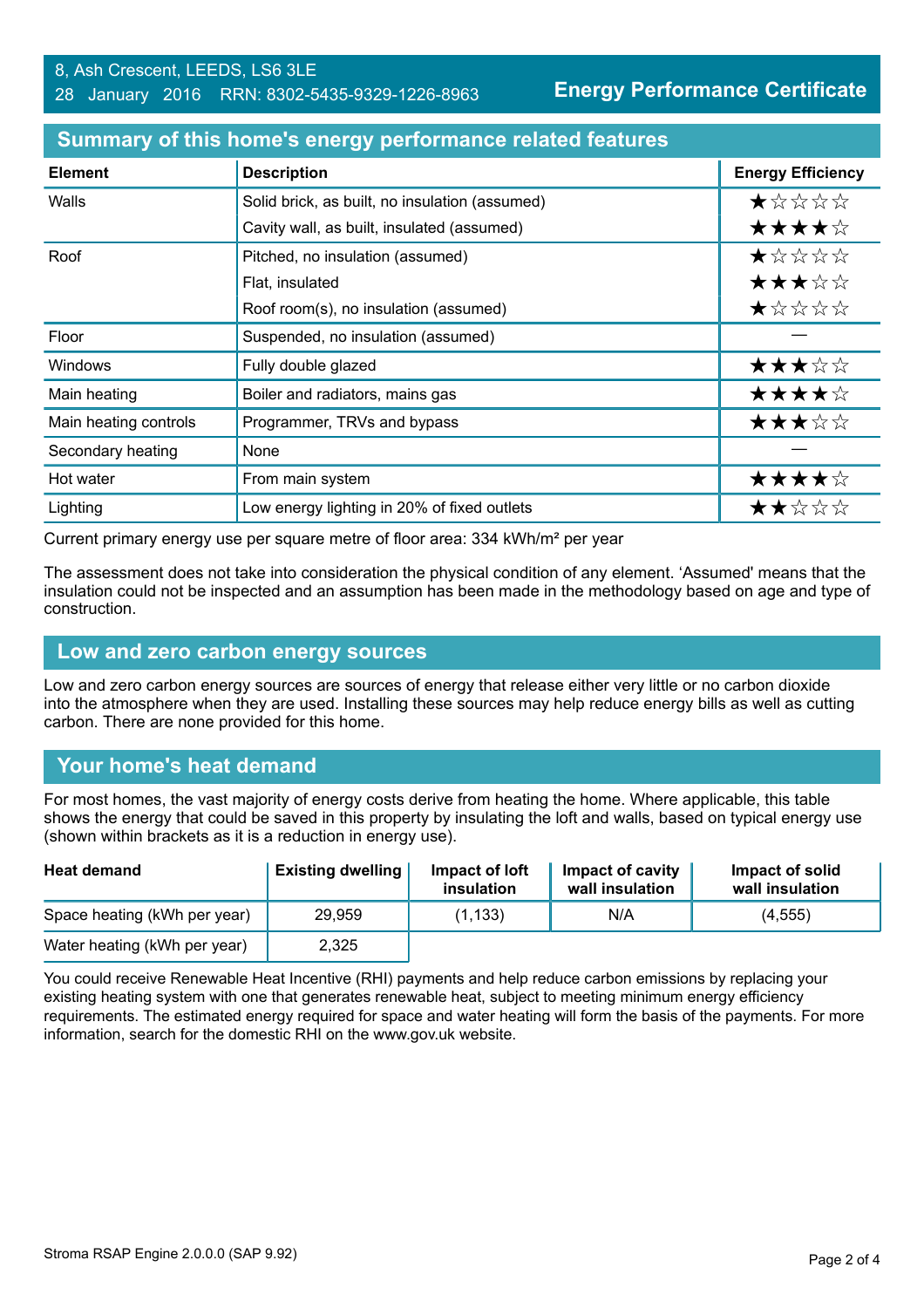#### 8, Ash Crescent, LEEDS, LS6 3LE 28 January 2016 RRN: 8302-5435-9329-1226-8963

### **Recommendations**

The measures below will improve the energy performance of your dwelling. The performance ratings after improvements listed below are cumulative; that is, they assume the improvements have been installed in the order that they appear in the table. Further information about the recommended measures and other simple actions you could take today to save money is available at www.gov.uk/energy-grants-calculator. Before installing measures, you should make sure you have secured the appropriate permissions, where necessary. Such permissions might include permission from your landlord (if you are a tenant) or approval under Building Regulations for certain types of work.

Measures with a green tick  $\bullet$  may be supported through the Green Deal finance. If you want to take up measures with an orange tick **th** through Green Deal finance, be aware you may need to contribute some payment up-front.

| <b>Recommended measures</b>               | <b>Indicative cost</b> | <b>Typical savings</b><br>per year | <b>Rating after</b><br>improvement | <b>Green Deal</b><br>finance |
|-------------------------------------------|------------------------|------------------------------------|------------------------------------|------------------------------|
| Room-in-roof insulation                   | £1,500 - £2,700        | £413                               | <b>D61</b>                         | $\blacktriangledown$         |
| Internal or external wall insulation      | £4,000 - £14,000       | £ 275                              | <b>D68</b>                         |                              |
| Floor insulation (suspended floor)        | £800 - £1,200          | £ 65                               | C69                                |                              |
| Low energy lighting for all fixed outlets | £40                    | £ 55                               | C70                                |                              |
| Heating controls (room thermostat)        | £350 - £450            | £ 59                               | C72                                |                              |
| Solar photovoltaic panels, 2.5 kWp        | £5,000 - £8,000        | £ 258                              | C78                                |                              |

#### **Opportunity to benefit from a Green Deal on this property**

Green Deal Finance allows you to pay for some of the cost of your improvements in instalments under a Green Deal Plan (note that this is a credit agreement, but with instalments being added to the electricity bill for the property). The availability of a Green Deal Plan will depend upon your financial circumstances. There is a limit to how much Green Deal Finance can be used, which is determined by how much energy the improvements are estimated to **save** for a 'typical household'.

You may be able to obtain support towards repairs or replacements of heating systems and/or basic insulation measures, if you are in receipt of qualifying benefits or tax credits. To learn more about this scheme and the rules about eligibility, call the Energy Saving Advice Service on **0300 123 1234** for England and Wales.